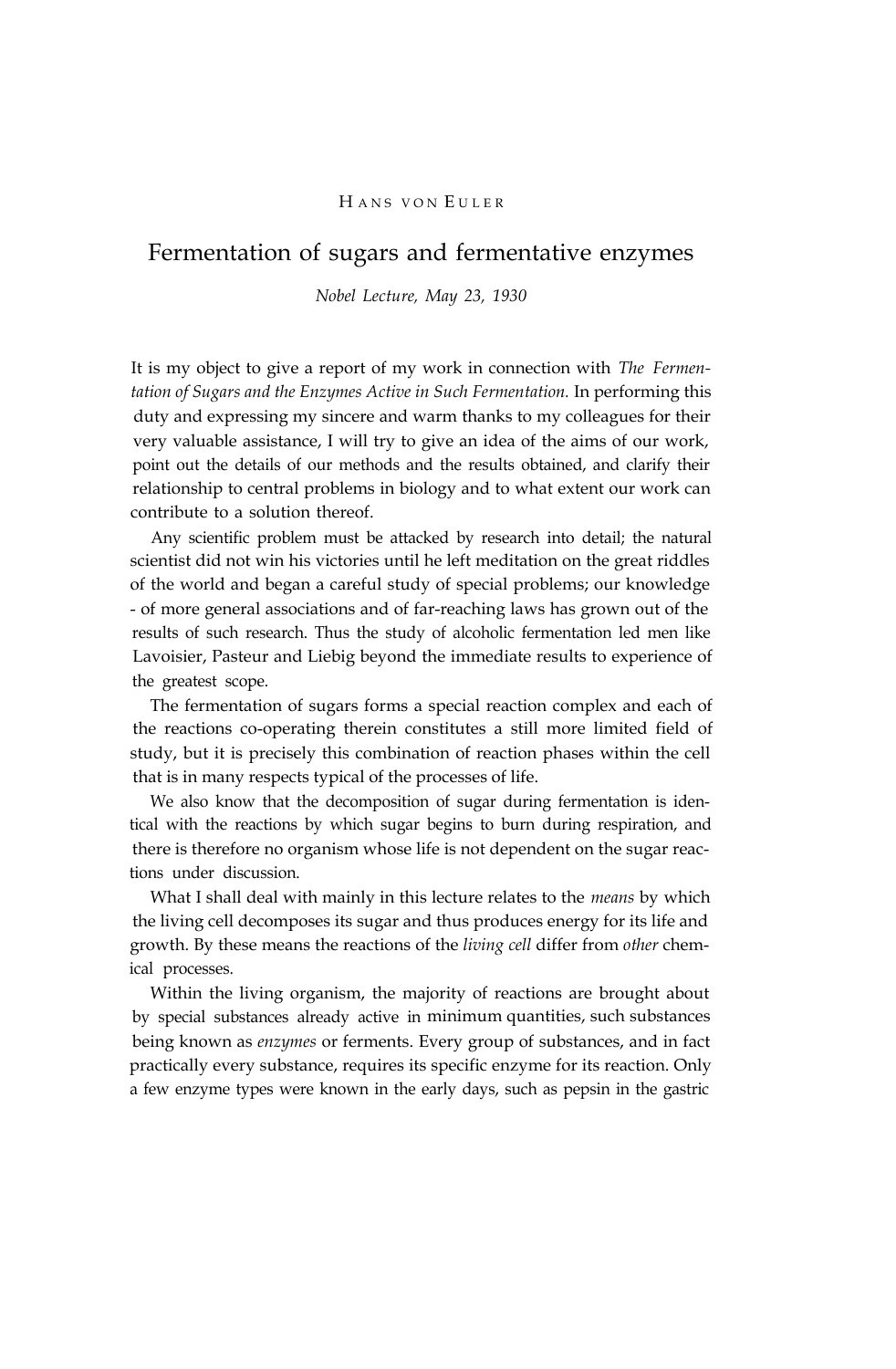juice, which splits proteins, or amylase in saliva and in malt, which converts starch into sugar, but in more recent times the number of enzymes whose existence has been proved or substantiated has risen to over 100.

A study of the kinetics of the enzyme reactions confirmed Berzelius' brilliant intuition to the effect that in respect of their activity the enzymes are analogous with the other, non-enzymatic catalysts. For example, we can split sucrose into glucose and fructose either by means of a strong acid, such as sulphuric acid, or by an enzyme obtained from yeast, namely saccharase. The difference is principally that we require much fewer molecules of enzyme (about 1 millionth) than molecules of sulphuric acid to achieve the same effect, and this is due to the fact that sucrose has a much greater affinity for the enzyme than for sulphuric acid; thus it binds its special enzyme more completely than the acid and holds it within the reaction sphere.

All earlier hypotheses to the effect that the enzymatic activity was associated with a special state of matter have been refuted; enzymes are fundamentally not different from other substances.

Enzyme research is now advancing in two complementary directions: *a purely chemical and a biological.*

With regard to the former, the problem is to unravel the *chemical nature* of the enzymes; we cannot reach any definitive conclusions if we do not know the atom combinations governing the properties of enzymes. The problem in this case therefore is to concentrate these substances, which are enormously diluted in animals and plants, then eliminate the accompanying substances from their solutions, obtain them in the pure state, and finally analyse them and unravel their molecular structure.

At the beginning of this century the work on enzymes had still been predominantly qualitative; it has become necessary for us to introduce exactly defined and rational units for the activity of enzymes if we are to be able to follow the course of purification.

Concentration and purification, which have frequently resulted in isolation of the required substance in biochemistry, come up against particular difficulties as far as enzymes are concerned. Enzyme molecules are large, unstable and are easily destroyed by acids and alkalies; with regard to their sensitivity to elevated temperature, they behave like proteins and are rapidly denatured or inactivated at temperatures above  $60^{\circ}$ . Thus it is not possible to use sharp chemical agents for their study.

Substances of high activity are obtained under mild conditions, by precipitation with alcohol and acetone, by diffusion and by adsorption methods - the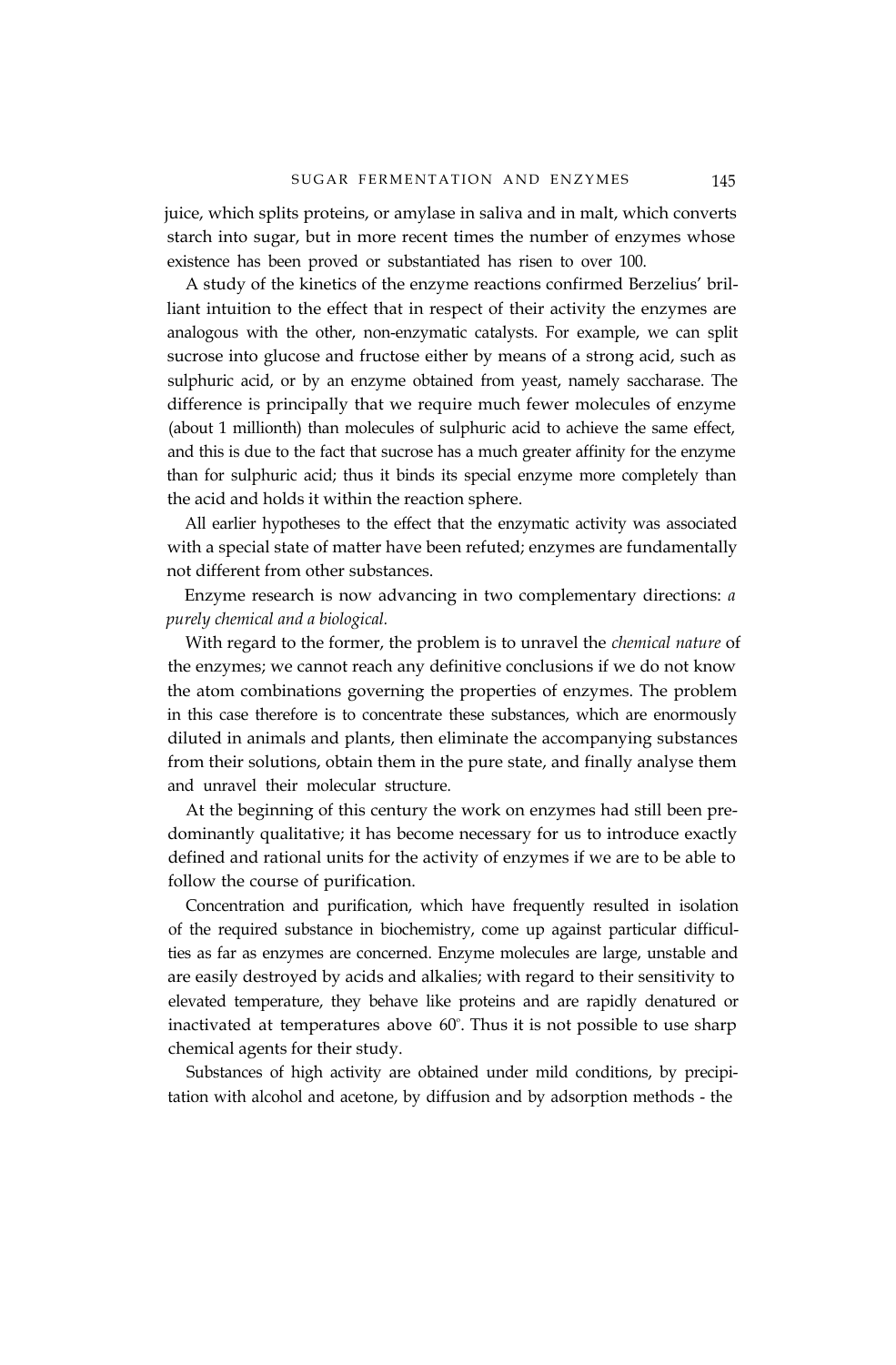## 146 1929 H.VON EULER

latter specially devised by Willstätter - and the unremitting work done in this respect both here and by other schools has certainly not been in vain. This preparative method, however, has hitherto had only limited success.

It was obvious to try to break through by *indirect* methods. I shall discuss these briefly for they constituted a quite important part of our research, and I also think that their continued use will give valuable results.

As I have already stated, an enzyme is active according to its combination with its substrate by a particular affinity. This combination is produced by certain atom groups, and *inter alia* it is these which have to be clarified.

I will take an example: when proteins are digested, the long chain of amino acids of which the protein consists becomes smaller and smaller, and the final intermediate product containing two such amino acids is known as a dipeptide.

The dipeptides also have their special enzymes, the *dipeptidases.* Like all such substrates, the dipeptides are bound to the enzyme before the latter acts, and the first question is *by whatgroup in the dipeptide* does this take place. It is a general fact that the *decomposition products* arising in an enzyme reaction have an inhibiting effect, and the amino acids are the inhibitors here. We have to ascertain *which group* such a decomposition product must contain to inhibit the reaction, and by Josephson's work concerning a special dipeptidase it could be shown that it is the *amino* group that is involved here.

The study of the circumstances in which this inhibition occurs and in which the enzyme binds the dipeptide has subsequently shown that it is probably a *carbonyl* group in the enzyme that binds the substrate; and thus for the first time a combination between an enzyme and a substrate was traced back to certain atom groups.<sup>1</sup>

Other researchers, particularly Waldschmidt-Leitz and Grassmann, continued with this method of determining active atom groups in an enzyme molecule, firstly for the examination of peptidases from yeast and subsequently for the examination of other protein-splitting enzymes. Two defined enzyme types were discovered, amino-peptidases and carboxyl-peptidases, and confirmation was obtained for a working hypothesis devised by us, the socalled *2-affinity theory.* This means that two different reaction centres cooperate in the splitting of the substrate, namely one which binds the substrate with a measurable specific affinity and one of a shorter life which should be localized at that zone of the substrate where the splitting takes place.

*Another way* adopted by us to discover something of the chemical nature of the enzyme is as follows: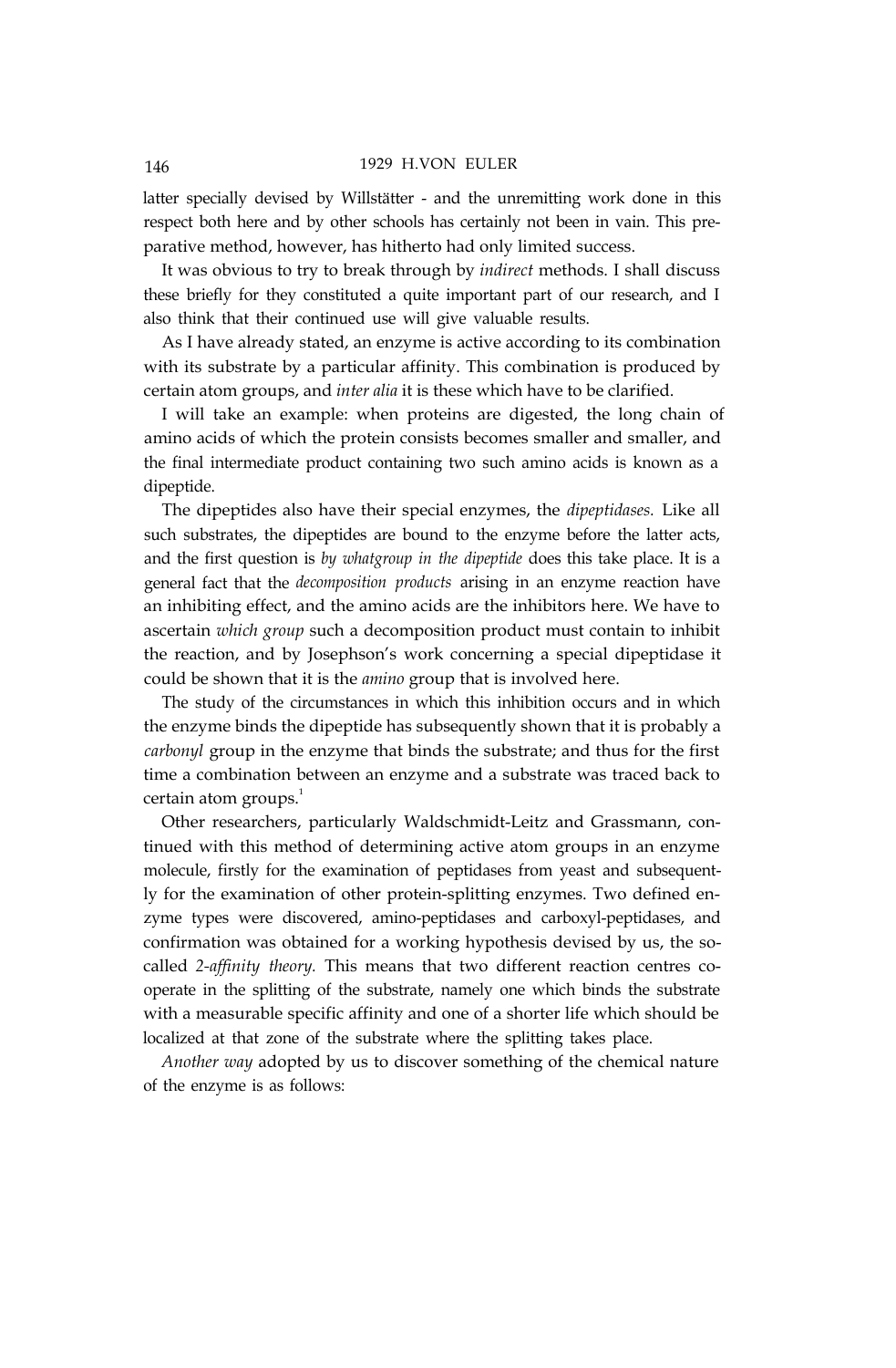It was known that certain chemical substances even in very small doses are able to inactivate dissolved enzymes. Phenols, amines, mercury salts and hydrocyanic acid are among them, i.e., substances which even the layman knows as poisons. Their fatal effect on the organism consists precisely in that they inactivate the enzymes necessary to life. Systematic examination has shown that such poisoning of isolated enzymes is of a *purely chemical nature,* i.e., the poison binds the enzyme, which is thus inactivated. By studying this effect quantitatively, we determined enzyme equivalents by known quantities of poison.

Such poisoning can readily be shown with various yeast enzymes; I will take catalase and poison it with hydrocyanic acid (experiment).

The poisoning of the typical complex of alcoholic fermentation with fluoride can be proved and at the same time the co-operation of this enzyme with the activator cozymase can be proved by another experiment: the reaction can be followed in the apparatus in which we conventionally determine the course of fermentation (Myrbäck's microfermentation apparatus). *Demon stration experiment:* three pairs of flasks are filled as follows.

> 1 and 2 with the enzyme (apozymase) without cozymase, 3 and 4 with the enzyme with cozymase, 5 and 6 with apozymase, cozymase, and fluoride.

The experiment showed evolution of  $CO<sub>2</sub>$  only in flasks 3 and 4, namely 5 c.c. per I0 minutes.

The case best examined is the poisoning of the yeast enzyme which splits sucrose into its components, glucose and fructose. The degree of poisoning depends enormously on the acidity of the solution. Myrbäck's test showed that the saccharase is inactivated by silver salts to the same degree as the enzyme reacts with the *free silver base* formed from the silver salt, to form a silver compound, and similar poisoning occurs with certain other toxic metal salts, Hg, Cu, and Pb.

From the quantity of metal salt added and from the degree of poisoning, i.e., the degree to which the enzyme has been inactivated, it is possible, on certain assumptions, to determine how many mg of enzyme correspond to 1 mg of silver. Other measurements by Myrbäck have shown that the poisoning due to phosphotungstic acid, picric acid, etc., depends among other things on the formation of slightly dissociated salts between these acids and a slightly basic group in the enzyme molecule. Other series of tests have given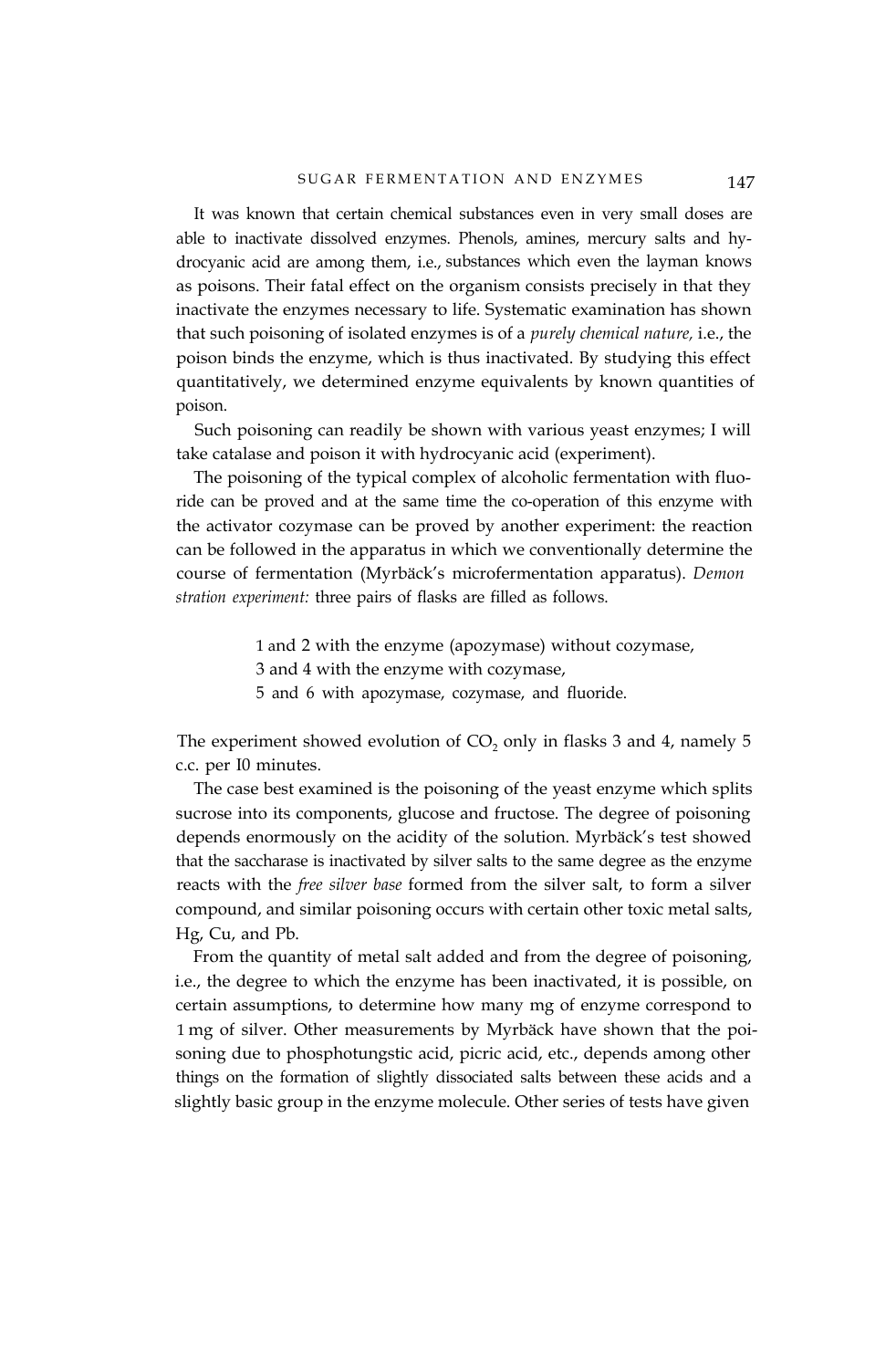#### 148 1929 H.VON EULER

information concerning which important constituents within the saccharase molecule co-determine the affinity of the enzyme for its substrate.

Thus for each enzyme of the saccharase type it is possible to determine an equivalent corresponding to each poisonous metal atom. Somewhat complicated calculations are required to arrive at the said final results from the experimentally determined degrees of poisoning. Without going into these, I will simply state that on this basis we now understand how quantities of one millionth of a gram and less of a poison may be sufficient to paralyse or annihilate an organism; the quantity of the catalysts required to be inactivated in the poisoning of an organ is not greater than the quantity of poison used. There is therefore nothing mystical in the homeopathic doses.

Poisons have also been used in other ways in work on enzymes. As I stated, fermentation from sugar to alcohol and carbon dioxide passes through a considerable number of intermediate stages, amongst which each has its own enzyme. These partial reactions are so interwoven that it is difficult to separate them directly. It has now proved possible to poison the long series of reactions *partially,* so as to separate one or other partial reaction so as to cleanse the others as it were. Something along these lines has been possible with fermentations by the addition of *fluoride.* To clarify this I must give a brief idea of the view previously held concerning the various phases of fermentation.

I must first recall A. Harden's important result, namely that fermentation not only requires a catalyst of enzyme nature but also a more stable substance which was called *cozymase.*

Examination by Myrbäck in 1924 had the result that the fermentation reaction phase requiring the cooperation of the cozymase is a very early one, namely one preceding the combination with phosphoric acid.

According to Harden, the splitting of sugar is associated as follows with the formation of a phosphoric acid ester, known as phosphorylation:

I.  $2C_6H_{12}O_6 + 2PO_4HR_2 = 2CO_2 + 2C_2H_5OH + 2H_2O +$  $+C_6H_{10}O_4(PO_4R_2)_2$ II.  $C_6H_{10}O_4(PO_4R_2)_2+2H_2O=C_6H_{12}O_6+2PO_4HR_2$ 

Thus a compound, *zymo-diphosphute,* is formed simultaneously with alcohol and carbon dioxide.

After the sugar has undergone conversion by its reaction with phosphate, the actual splitting takes place. The chain of 6 carbon atoms is split in the middle and amongst the possible splitting products, dioxyacetone, glyceraldehyde and methyl glyoxal it is precisely *methylglyoxul* which really does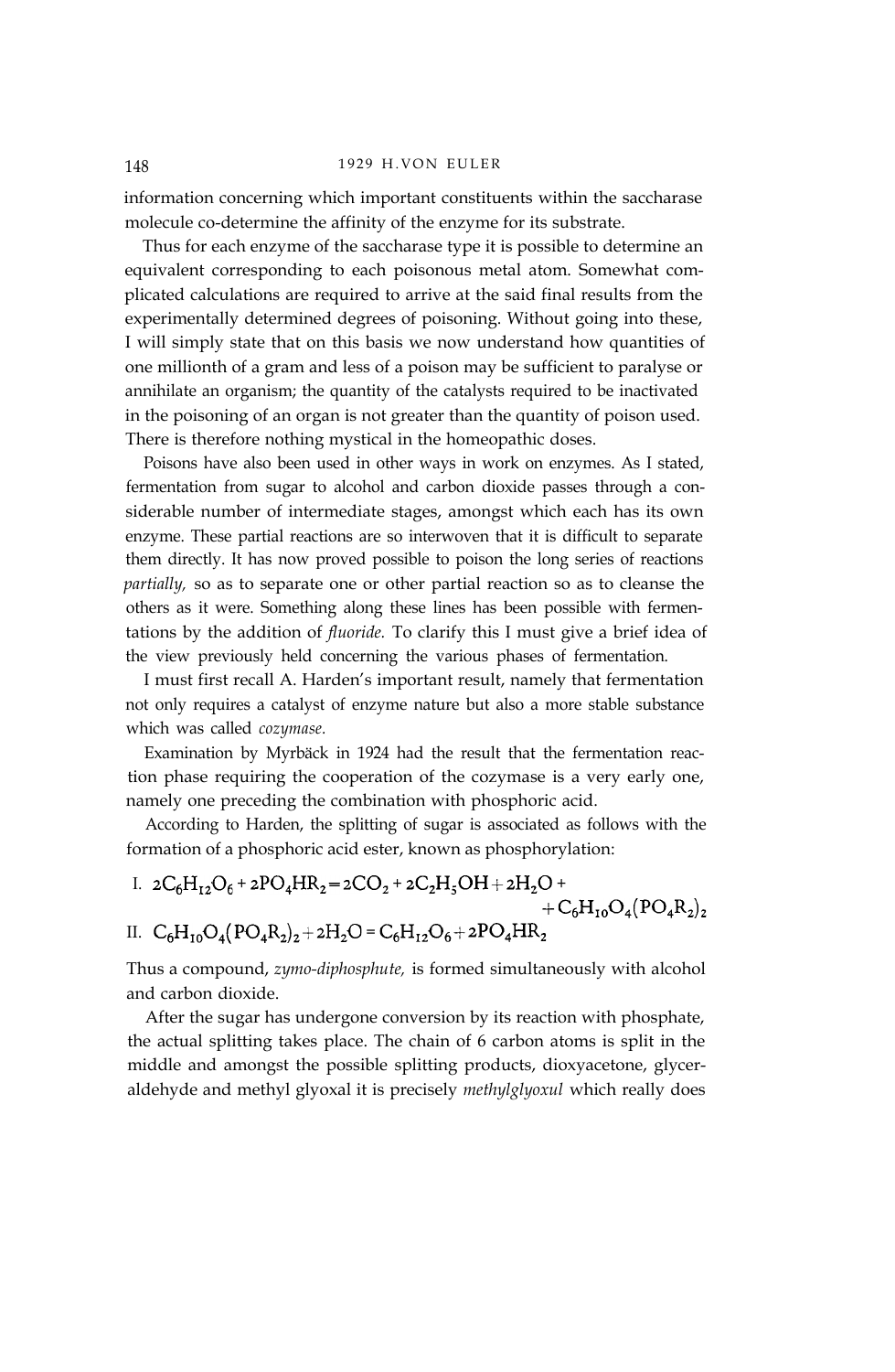occur according to C. Neuberg. Fermentation and respiration differ only after this stage. In the case of the former, a number of oxidation-reductions result in alcohol and CO<sub>2</sub> while in the case of respiration the atmospheric oxygen oxidizes that part of the resultant intermediate products which is not involved in the synthesis, to form  $CO<sub>2</sub>$ .

I will leave the later fermentation stages and intermediate products, amongst which is pyruvic acid, and I will turn to the processes which occur when the sugar supplied to the yeast cell or the blood is involved in metabolism.

In unravelling these very complicated affairs, the thermostable activator *cozymuse,* to which I shall shortly return, has given valuable guidance. The three main forms of biological sugar decomposition, fermentation, respiration and glycolysis, have a common partial reaction of the oxidation-reduction type, and a co-enzyme is active in this.

The character of this reaction is illustrated by the fact that the Cannizzaro reaction of acetaldehyde in liver is dependent on *the same co-enzyme;* this coenzyme has also proved to be *identical with cozymase.*

This fact led to the conclusion that an oxidation-reduction, or a mutation, combined with energy equalization, is *the fermentation phase requiring the presence of the cozymase.*

In recent years this fact has been valuably supplemented by the very thorough research by R. Nilson. According to Nilsson's result, *that part of the fermentation reaction in which the cozymase co-operates is inactivated by fluoride.* A hexose monophosphoric acid, known as the *Robison* ester, is formed as an intermediate product in this.

From the enzymatic aspect it was important that a phosphorylation could be demonstrated in these circumstances both in yeast and in muscle *without the co-operation* of cozymase and without the simultaneous evolution of CO<sub>2</sub>. This proved the existence of an *independent phosphorylating enzyme* (H. von Euler, H. Ohlsén and S. Kullberg, 1911), a phosphatase.

Another important finding was that fluoride prevents the reaction: hexose monophosphoric acid  $\rightarrow$  hexose diphosphoric acid.

Finally, I should mention the result that glucose in its isolated and stable form behaves in all biological decompositions differently from the form in which this hexose immediately arises out of the higher carbohydrates, glycogen and starch, by means of which animal and plant organisms store their sugar reserves; in other words : the form of sugar which is formed enzymatitally from glycogen and from zymophosphates, behaves as *blood sugar.*

Time does not allow me here to go into the medically interesting question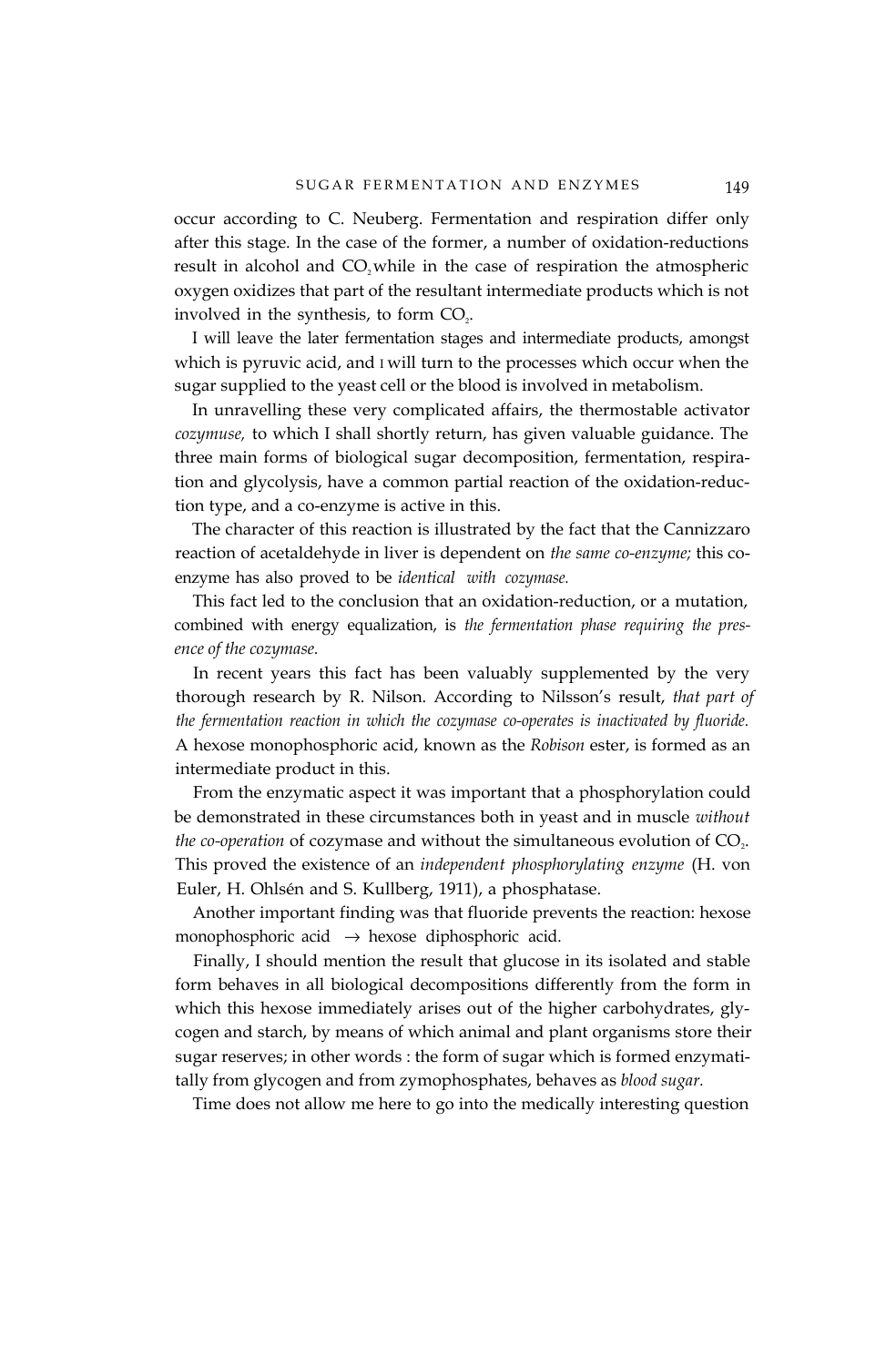of the effect of insulin on the blood sugar balance and the enzymatic changes occurring in diabetes mellitus.

Returning to my main subject, I will go back to the previously mentioned Harden equations. This formulation, which has played such a great part in modern fermentation chemistry, says nothing about the type of the assumed association between the two reactions. By a modification of Harden's formulae (H. von Euler and K. Myrbäck, 1924), the connection between the two reaction stages becomes clear.

Our first formulation was that one molecule of zymohexose undergoes the reaction:

$$
C_6H_{12}O_6 + PO_4HR_2 = C_3H_6O_3 + C_3H_5O_2(PO_4R_2) + H_2O
$$
  
2C<sub>3</sub>H<sub>5</sub>O<sub>2</sub>(PO<sub>4</sub>R<sub>2</sub>) = C<sub>6</sub>H<sub>10</sub>O<sub>4</sub>(PO<sub>4</sub>R<sub>2</sub>)<sub>2</sub>

This formulation shows that the molecule which undergoes fermentation is split into two partial molecules each having three C atoms, *one of which is richer in energy and the other poorer in energy than half the substrate,* and that the zymophosphate synthesis is obtained at the expense of the fermenting hexose half which is poorer in energy. It is of course a further improvement to adopt Meyerhof's assumption of monophosphate instead of glucose as startingmaterial (cf. H. von Euler and K. Myrbäck, 1929<sup>2</sup>). The main thing, however, is the principle that phosphorylation introduces an energy dismutation within the hexose residue.

I mention this contribution because it touches on a general and biologically not unimportant question: it has long been clear that many organisms recover the greater part of their energy from anaerobic or aerobic sugar decomposition which, as is well known, generates heat. However, how the energy developed by reaction can be transferred to other processes within a cell has rarely been discussed by physiologists, as Kluyver recently pointed out. It is however clear that that part of the fermentation or respiration energy which really is developed in the form of heat within the cell is of secondary importance to the organism; the main function is played by that part which is transferred to other forms of chemical energy forms within the cell; only that part can be utilized for the synthesis and hence for reproduction, growth, and regeneration.

Generally, an energy-rich decomposition product occurring in the energyyielding reaction must be involved in the energy-absorbing reaction.

Apart from the enzymatic couplings which we take as a basis for the phosphorylation process, we find *another coupled reaction* within carbohydrate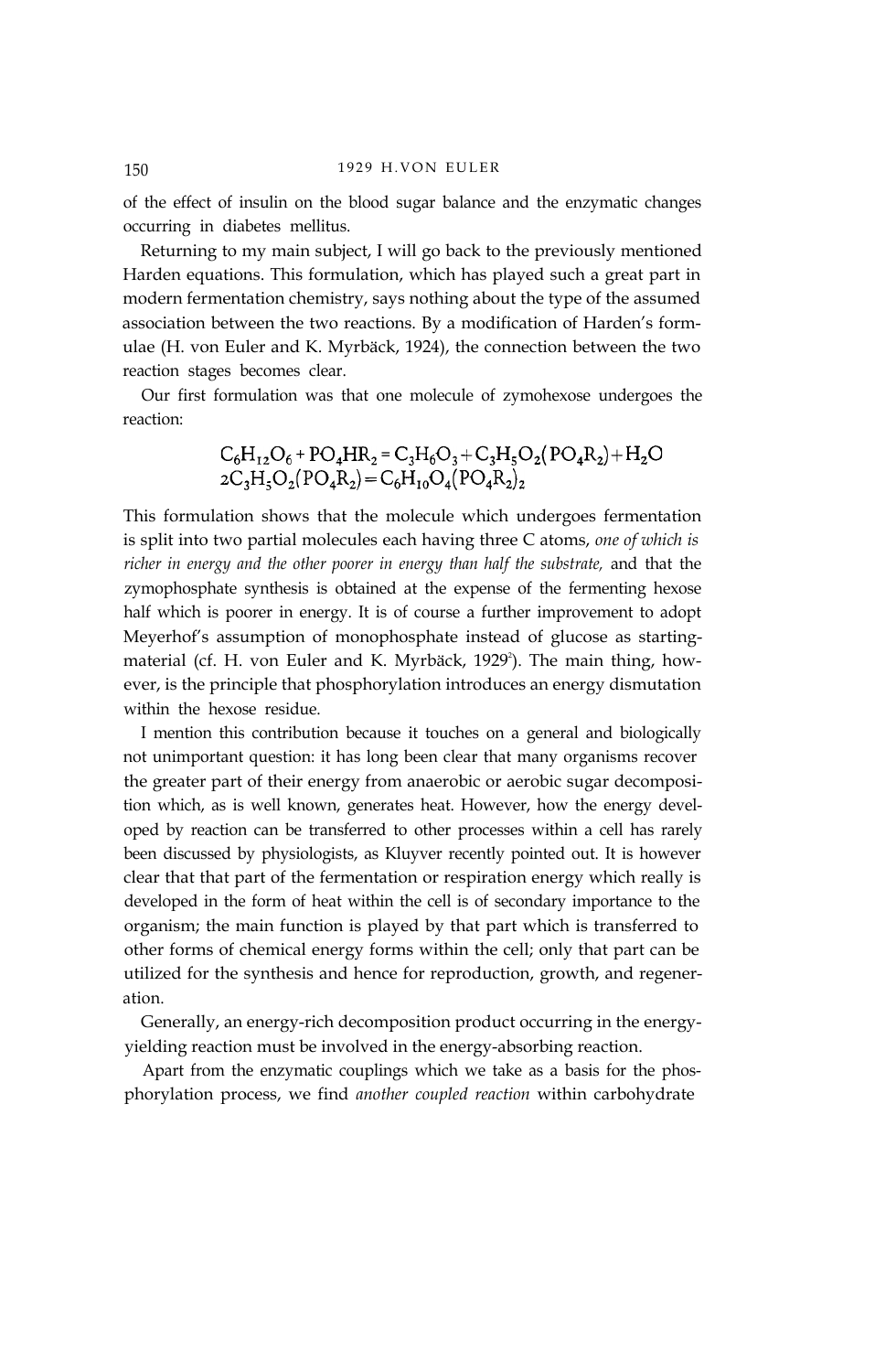metabolism biochemistry, and this is linked up with a problem no less important to enzyme research, namely the relationship between anaerobic and aerobic sugar metabolism. Meyerhof has shown that the relationship between anaerobic and oxidative decomposition is the same in muscle and in yeast. On the assumption that sugar decomposition in the animal organism and in yeast takes place by way of glycogen, and on the assumption of an introductory dismutation between two different sugar residues, we have acquired an idea of the fate of sugar during oxidation<sup>3</sup>. The decomposition does not take place as was previously assumed in such a manner that a sugar molecule is oxidized to  $6$  CO<sub>2</sub>- this would be burning of little use to the organism - but in such manner that each hexose molecule produces one molecule CO<sub>2</sub> one molecule having 2 C-atoms, and the residue having 3 C-atoms. Thus in the decomposition of 6 molecules of zymohexose 6 CO<sub>2</sub> are formed, and from 6  $C_3H_6O_3$ residues there are again formed 3 molecules of a hexose which come into the carbohydrate reserve, and also 6 molecules of acetaldehyde disappear which provide the C-material and the energy for the cell syntheses. The following diagrammatic representation does not take into account the by-reactions owing to which the  $CO_2 / CH_1 O_6$  ratio frequently differs considerably from the value 1.



It remains for me to mention briefly our chemical researches in connection with *cozymase.*

The reason for our doing so much work on the purification and determination of the constitution of this substance is that cozymase is one of the most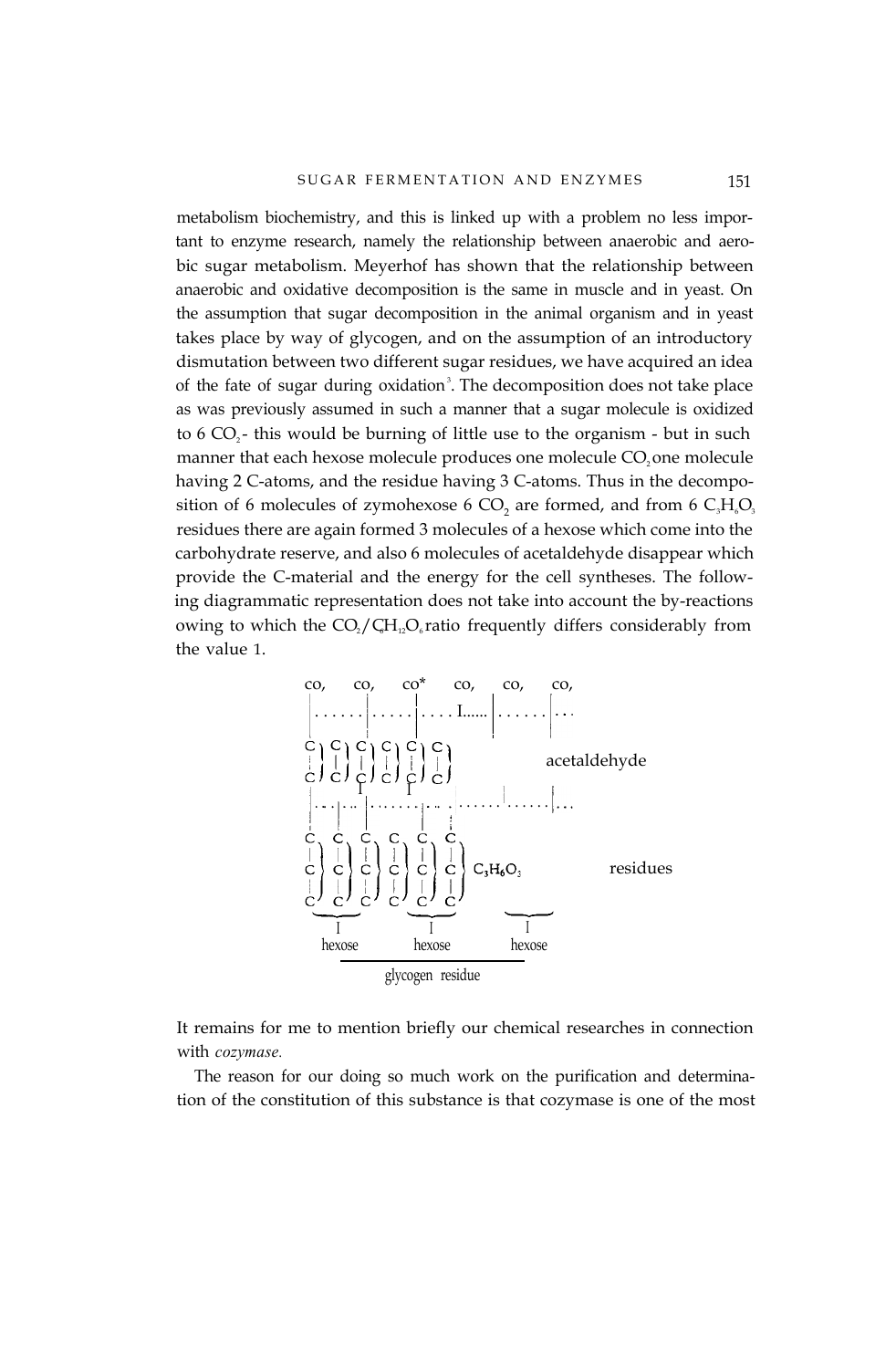widespread and biologically most important activators within the plant and animal world.

It is only in a few microorganisms that no cozymase has been found. Its presence in lactic-acid bacteria, as found by A. Virtanen, is particularly interesting. In a recent examination, Dr. Ernst Sym and Assistant Professor Ragnar Nilsson have found that the majority of tissues and organs with high carbohydrate metabolism are particularly rich in cozymase, e.g., in addition to the working muscle, the retina and cerebral grey matter.

The difficulty in isolating cozymase is above all due to its considerable dilution. Yeast has proved the most suitable starting material despite the fact that in the most favourable cases I kg of yeast did not yield more than 2 cg.

By a long series of purification processes a preparation was obtained with a maximum activity - expressed in rational units - of ACo = 85,000, the starting material being characterized by ACo = 200. It was possible to convert this preparation into salts - salts of the alkaloids and of the alkaline-earth metals were used for the isolation - and cozymase can be recovered therefrom with practically unchanged activity<sup>4</sup>. The composition of the most highly purified product corresponds approximately to a so-called nucleotide, for it contains a sugar residue, a purine residue and phosphoric acid, and everything points to a close relationship with a substance occurring in muscle in small quantities, *adenylic acid.* In a preparation with an activity ACo= 70,000 recently prepared by Associate Professor K. Myrbäck, the ratio of adenine: reducing sugar group : phosphoric acid was found to be very close to I. The relative molecule concentrations were, in facts:

adenine 0.208

reducing sugar 0.204

# $PO<sub>4</sub> 0.212$

The relationship between adenylic acid and cozymase offers special interest since G. Embden in new interesting work has shown that the ammonia liberated in the muscle originates - at least largely - from adenylic acid. Attempts to prove a connection between the state of the muscle and the co-enzyme content have not given clear result yet $\mathfrak{b}$ , but are to be repeated with special reference to the oxygen supply whereby cozymase possibly acts as a link between the energy-producing glycolysis and the energy-absorbing synthesis.

The coenzymes, of which cozymase is the most important representative, constitute one type of the large group of *biocatalysts* which include not only enzymes but also certain hormones, growth factors, and vitamins. Of no less interest is the fact that the chemical results hitherto available point to a rela-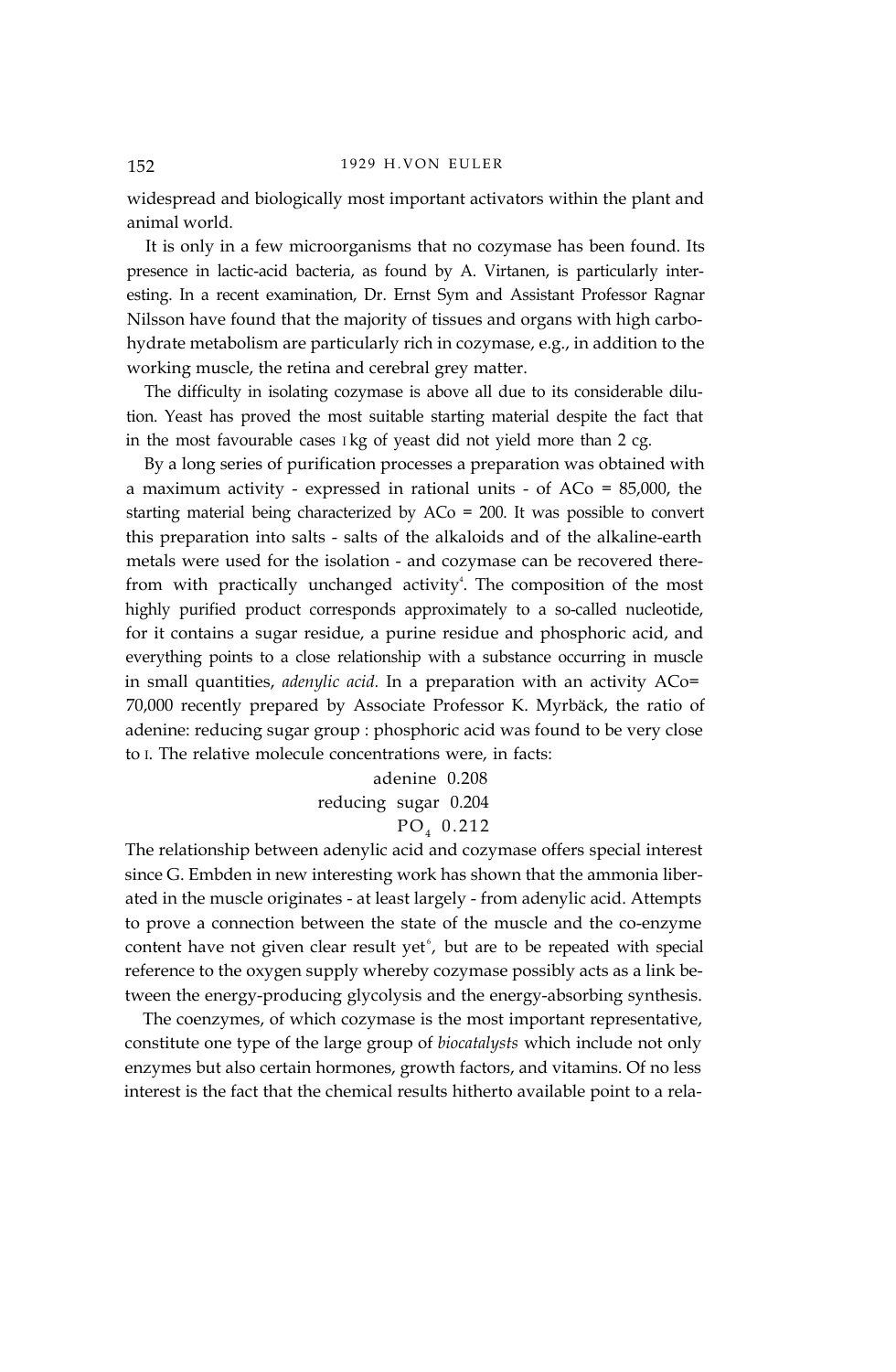tionship between cozymase and many other factors essential for life, viz., the vitamins  $B_1$  and  $B_2$  which have been thoroughly studied particularly in England by Miss Harriette Chick and R. A. Peters, and in America by Levene, and also Wildier's "bios" and finally our factor Z.

Another group of biocatalysts distributed throughout all organisms and even in yeast fungi is the group which effects the actual oxidation, hence the final stage of respiration (C.A. MacMunn; D. Keilin; O. Warburg). Substances very closely related to haemin, the characteristic blood-pigment constituent, are found in aerobically living cells of the plant and animal world. The porphyrin residue, combined with the iron atom in these substances, belongs to a group to a knowledge of which a very progressive contribution has been made in recent years by Hans Fischer. It is interesting that an enzyme which undoubtedly participates in the respiration process, viz. *catalase,* also contains a haemin residue7.

In addition to this *chemical* method, enzyme research is also advancing in another direction towards biology. The first problem here is the relationship of the enzyme to plasma and to the living cell.

Twenty-three years ago E. Buchner was awarded the Nobel Prize in Chemistry for the discovery that fermentation occurs in a practically cell-free "Presssaft"\*. The question frequently raised since then is to what extent the enzyme complex present in Buchner's extract participates in the activity of the living cell. In more recent work in this direction use has been made mainly of socalled dried yeast.

It was principally important to determine as exactly as possible a difference between such a dried-yeast and fresh-yeast cells, particularly with reference to its power of fermentation and to its reproduction potency. In an examination carried out together with Professor Chr. Barthel<sup>8</sup>, it was found that after treatment with alcohol and ether a dried yeast contains less than 0.1% cells capable of reproduction, but had practically the same fermentation power as the fresh yeast; the fermentation enzymes were therefore retained in the dry cells freed of lipoids but a catalyst participating in the reproduction process was destroyed. The fact that such a dry yeast - in opposition to the fresh yeast - is completely insensitive to toluene can hardly be explained otherwise than by the assumption that the enzyme system in the living cell is combined with the protoplasm and dependent on the structure thereof. In connection with these structural changes there arises a problem of even more general

\* Juice extracted by Buchner from yeast cells by compression with a hydraulic press.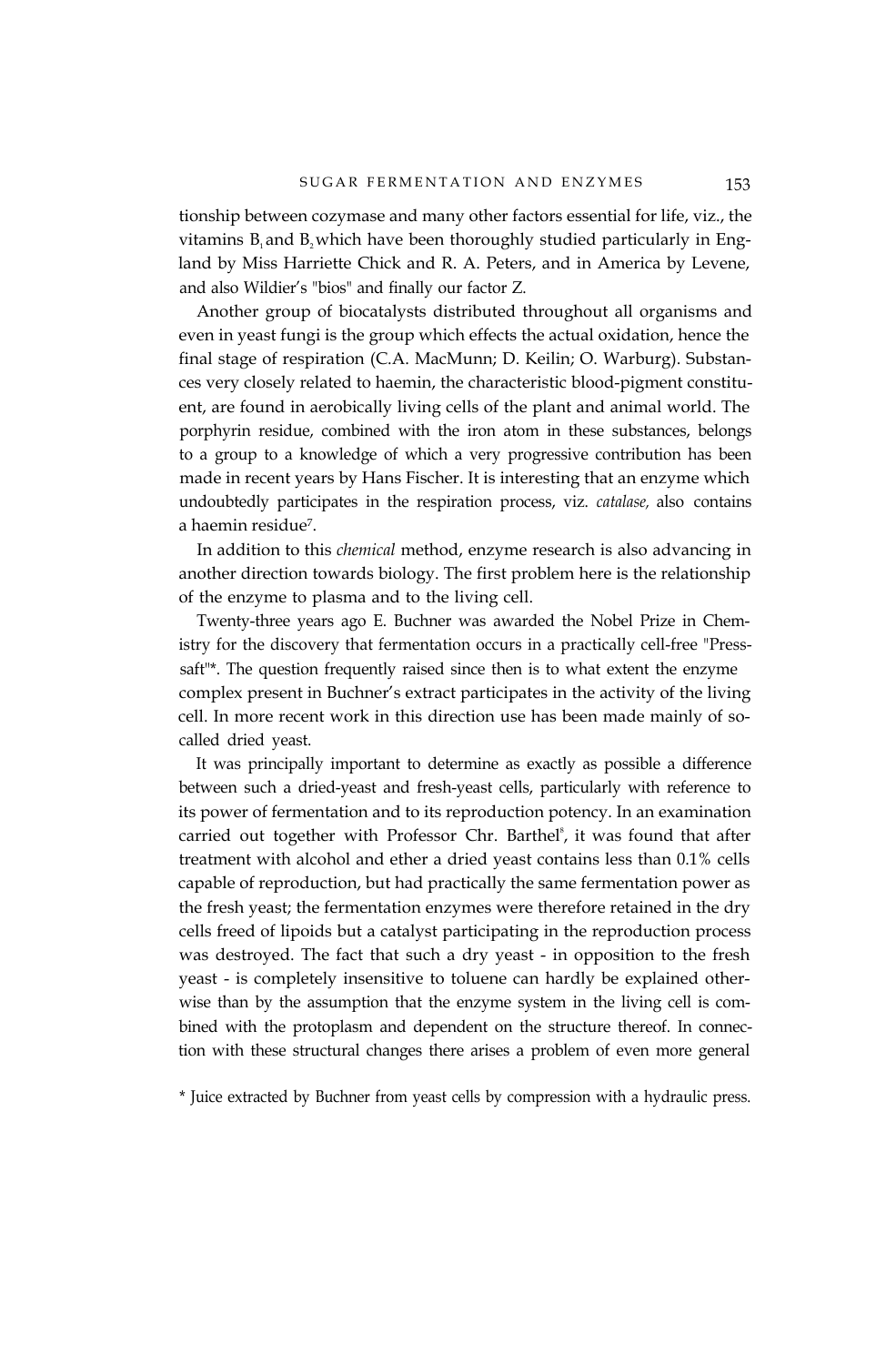## I54 1929 H.VON EULER

scope, viz., the existence of transitions between enzymes and living matter.

In addition to certain facts found in the study of dry yeast, the properties of bacteriophages and particularly of plant virus as it occurs in certain chlorophyll diseases, point to the existence of enzyme-like substances, *enzymoids,* which are distinguished from the actual enzymes by their power of reproduction.

In many fields ofbiology which were hitherto treated mainly descriptively, new and exact questions can be put by enzymochemical thought processes and methods.

As a first example I will take the *science of adaptation.*

When the individual adapts himself to changes in nutritional conditions, changes in temperature, and so on, the first measure of the organism is to develop the enzyme system necessary and appropriate to the new conditions. Under normal conditions - as we have been able to show in the case of yeast this is surprisingly constant, but under certain culture conditions enzymes, for example saccharase, may develop to ten times the normal amount.

I think that the *sciences of immunity* and *heredity* are in particular the fields in which we may expect new discoveries by the application of enzyme chemistry.

With regard to immunity research, the analogies found between the enzyme activator-substrate system on the one hand and the complementamboceptor-substrate system on the other hand are all the more obvious. Since purification and characterization of the enzymes and activators have provided the preconditions to more detailed study of enzymatic processes, there is even reason to begin the study of antigens and antibodies by purification and concentration.

Heretofore it has not been possible to bring into contact with chemical facts the extremely interesting results of genetics, which have led to a very exact but purely formal determination of hereditary units (genes). Although many years of work in many fields will be required to obtain a link between genetics and biochemistry, no geneticist will have any doubts concerning the need for such work. Our researches are aimed at finding the lines of development of chemical substances in mutants subject to Mendel's law. Independently of current hypotheses (R. Goldschmidt *inter alia),* a search should be made into the origin of such lines of development in substances of an enzymoid nature.

Investigation of the enzymes and biocatalysts means a step forward to an understanding of Life on the chemical and physical basis. But although an accurate knowledge of the chemical processes of life is a precondition to an understanding of life phenomena, and although the laws discovered for in-